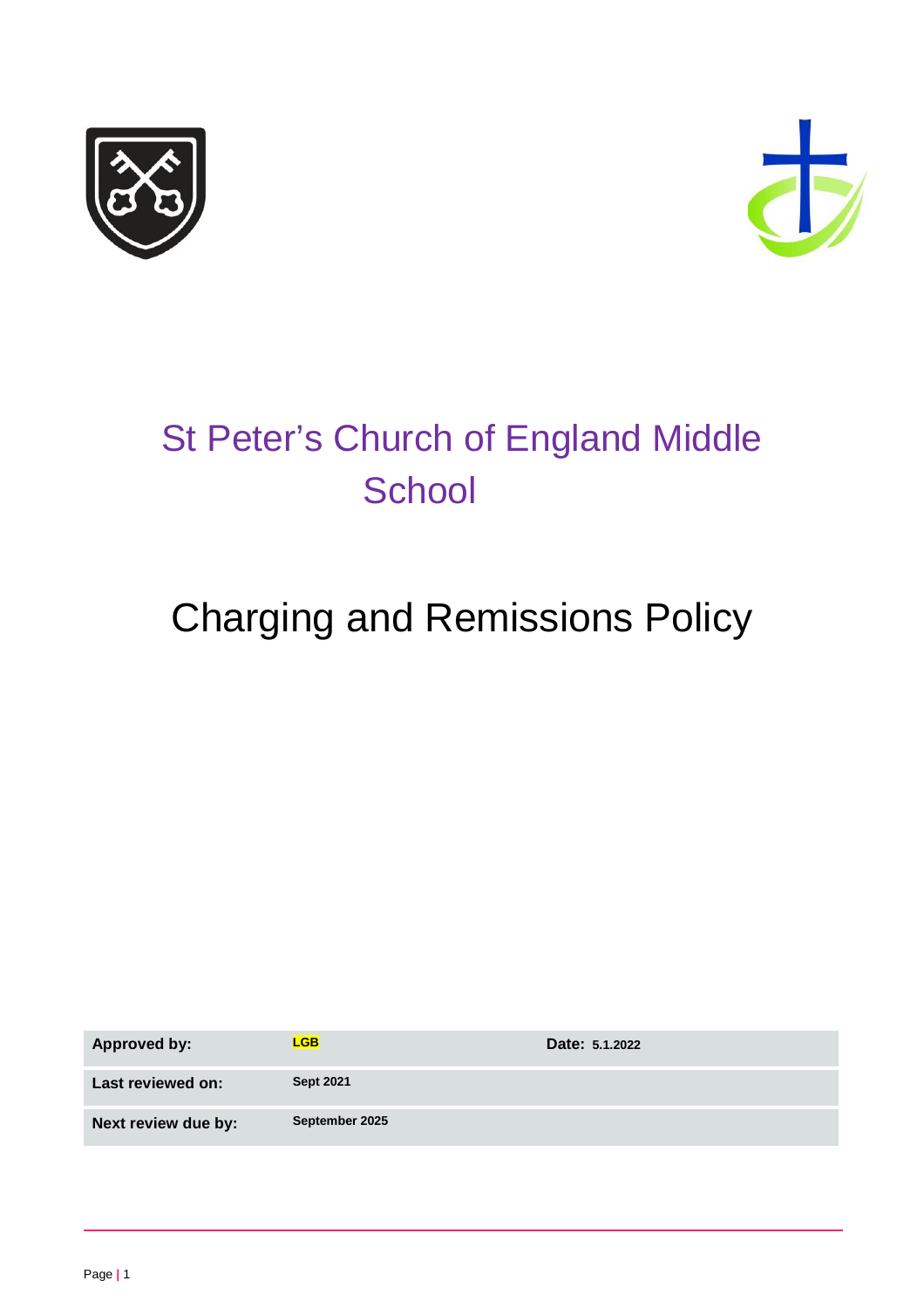# **Contents**

## <span id="page-1-0"></span>**1. Aims**

Our school aims to:

- > Have robust, clear processes in place for charging and remissions
- Clearly set out the types of activity that can be charged for and when charges will be made

# <span id="page-1-1"></span>**2. Legislation and guidance**

This policy is based on advice from the Department for Education (DfE) on [charging for school activities](https://www.gov.uk/government/publications/charging-for-school-activities) and [the Education Act 1996,](http://www.legislation.gov.uk/ukpga/1996/56/part/VI/chapter/III) sections 449-462 of which set out the law on charging for school activities in England.

Academies are required to comply with this Act through their funding agreements.

This policy complies with our funding agreement and articles of association.

## <span id="page-1-2"></span>**3. Definitions**

- **Charge**: a fee payable for specifically defined activities
- **Remission**: the cancellation of a charge which would normally be payable

# <span id="page-1-3"></span>**4. Roles and responsibilities**

#### **4.1 The Governing Board**

The Governing board has overall responsibility for approving the charging and remissions policy, but can delegate this to a committee, an individual governor or the headteacher.

The governing board also has overall responsibility for monitoring the implementation of this policy.

• Monitoring the implementation of this policy has been delegated to the Finance and Premises Committee.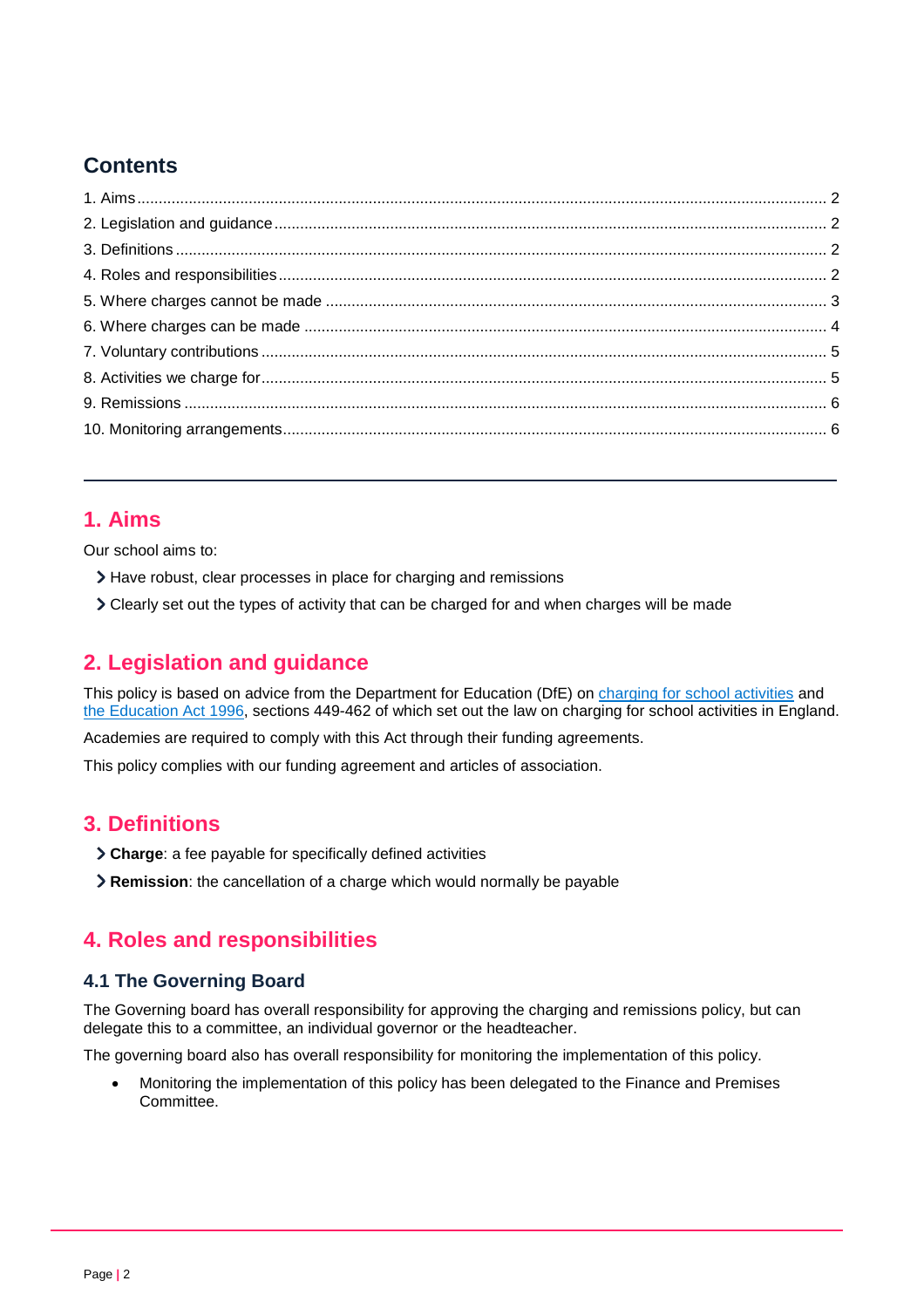#### **4.2 Headteachers**

The headteacher is responsible for ensuring staff are familiar with the charging and remissions policy, and that it is being applied consistently.

#### **4.3 Staff**

Staff are responsible for:

- $\sum$  Implementing the charging and remissions policy consistently
- Notifying the headteacher of any specific circumstances which they are unsure about or where they are not certain if the policy applies

The school will provide staff with appropriate training in relation to this policy and its implementation.

#### **4.4 Parents**

Parents are able to notify staff or the headteacher of any concerns or queries regarding the charging and remissions policy.

### <span id="page-2-0"></span>**5. Where charges cannot be made**

Below is what **cannot** be charged for:

#### **5.1 Education**

- > Admission applications
- Education provided during school hours (including the supply of any materials, books, instruments or other equipment)
- Education provided outside school hours if it is part of:
	- The national curriculum
	- A syllabus for a prescribed public examination that the pupil is being prepared for at the school
	- Religious education
- Instrumental or vocal tuition, for pupils learning individually or in groups, unless the tuition is provided at the request of the pupil's parent as per section 6.3
- Entry for a prescribed public examination if the pupil has been prepared for it at the school
- $\geq$  Examination re-sit(s) if the pupil is being prepared for the re-sit(s) at the school

#### **5.2 Transport**

- Transporting registered pupils to or from the school premises, where the local authority has a statutory obligation to provide transport
- Transporting registered pupils to other premises where the governing board or local authority has arranged for pupils to be educated
- Transport that enables a pupil to meet an examination requirement when he or she has been prepared for that examination at the school
- Transport provided in connection with an educational visit

#### **5.3 Residential visits**

- Education provided on any visit that takes place during school hours
- Education provided on any visit that takes place outside school hours if it is part of: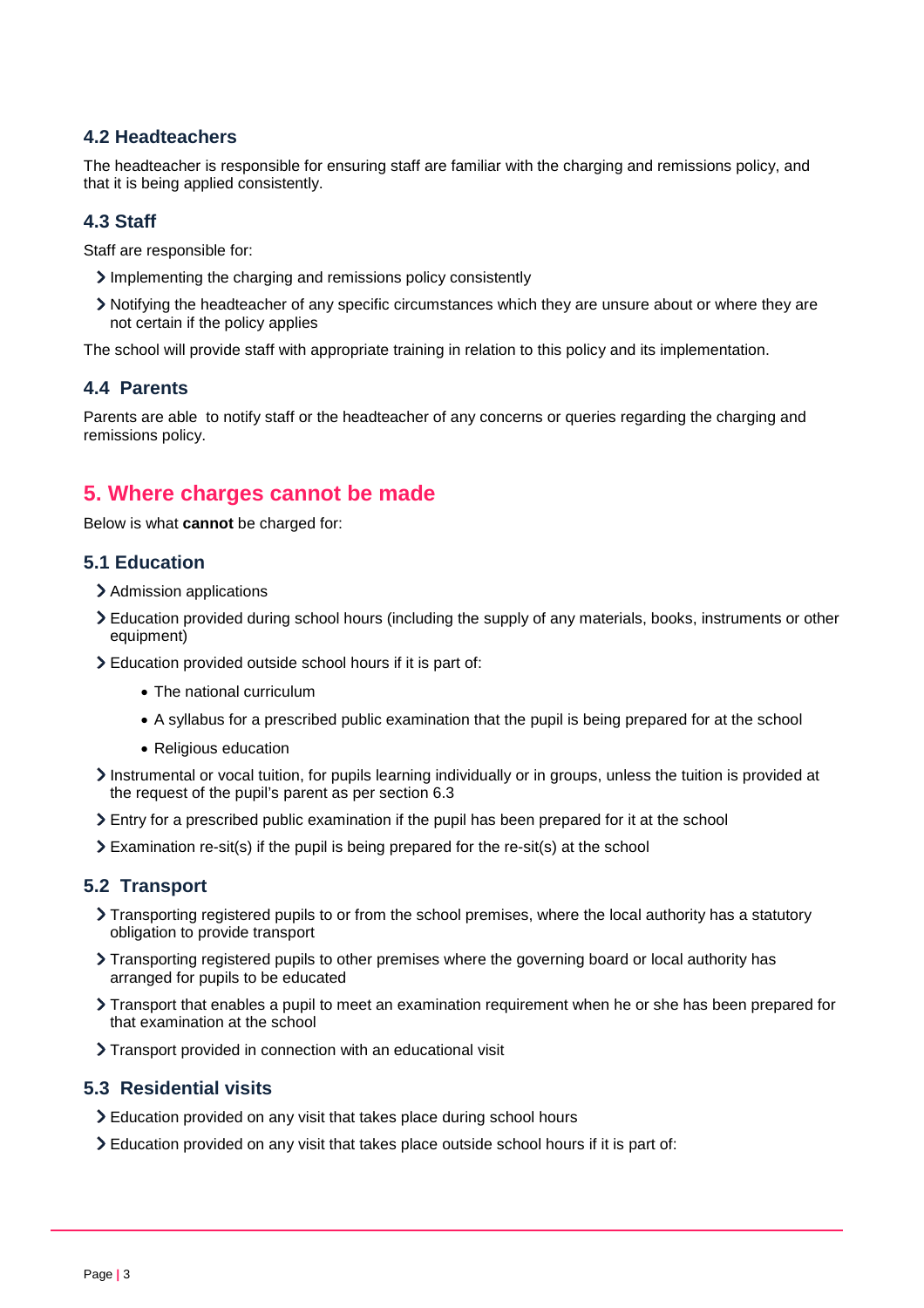- The national curriculum
- A syllabus for a prescribed public examination that the pupil is being prepared for at the school
- Religious education
- Supply teachers to cover for those teachers who are absent from school accompanying pupils on a residential visit

## <span id="page-3-0"></span>**6. Where charges can be made**

Below is what **can** be charged for:

#### **6.1 Education**

- Any materials, books, instruments or equipment, where the child's parent wishes him or her to own them
- > Optional extras (see below)
- Music and vocal tuition, in limited circumstances as outlined in 6.3
- > Certain early years provision
- > Community facilities

#### **6.2 Optional extras**

We are able to charge for activities known as 'optional extras'. In these cases, schools can charge for providing materials, books, instruments or equipment. The following are optional extras:

Education provided outside of school time that is not part of:

- The national curriculum
- A syllabus for a prescribed public examination that the pupil is being prepared for at the school
- Religious education
- Examination entry fee(s) if the registered pupil has not been prepared for the examination(s) at the school
- Transport (other than transport that is required to take the pupil to school or to other premises where the local authority or governing board has arranged for the pupil to be provided with education)
- > Board and lodging for a pupil on a residential visit
- Extended day services offered to pupils (such as breakfast clubs, after-school clubs, tea and supervised homework sessions)

When calculating the cost of optional extras, an amount may be included in relation to:

- Any materials, books, instruments or equipment provided in connection with the optional extra
- > The cost of buildings and accommodation
- > Non-teaching staff
- Teaching staff engaged under contracts for services purely to provide an optional extra (including supply teachers engaged specifically to provide the optional extra)
- The cost, or an appropriate proportion of the costs, for teaching staff employed to provide tuition in playing a musical instrument, or vocal tuition, where the tuition is an optional extra

Any charge made in respect of individual pupils will not be greater than the actual cost of providing the optional extra activity, divided equally by the number of pupils participating.

Any charge will not include an element of subsidy for any other pupils who wish to take part in the activity but whose parents are unwilling or unable to pay the full charge.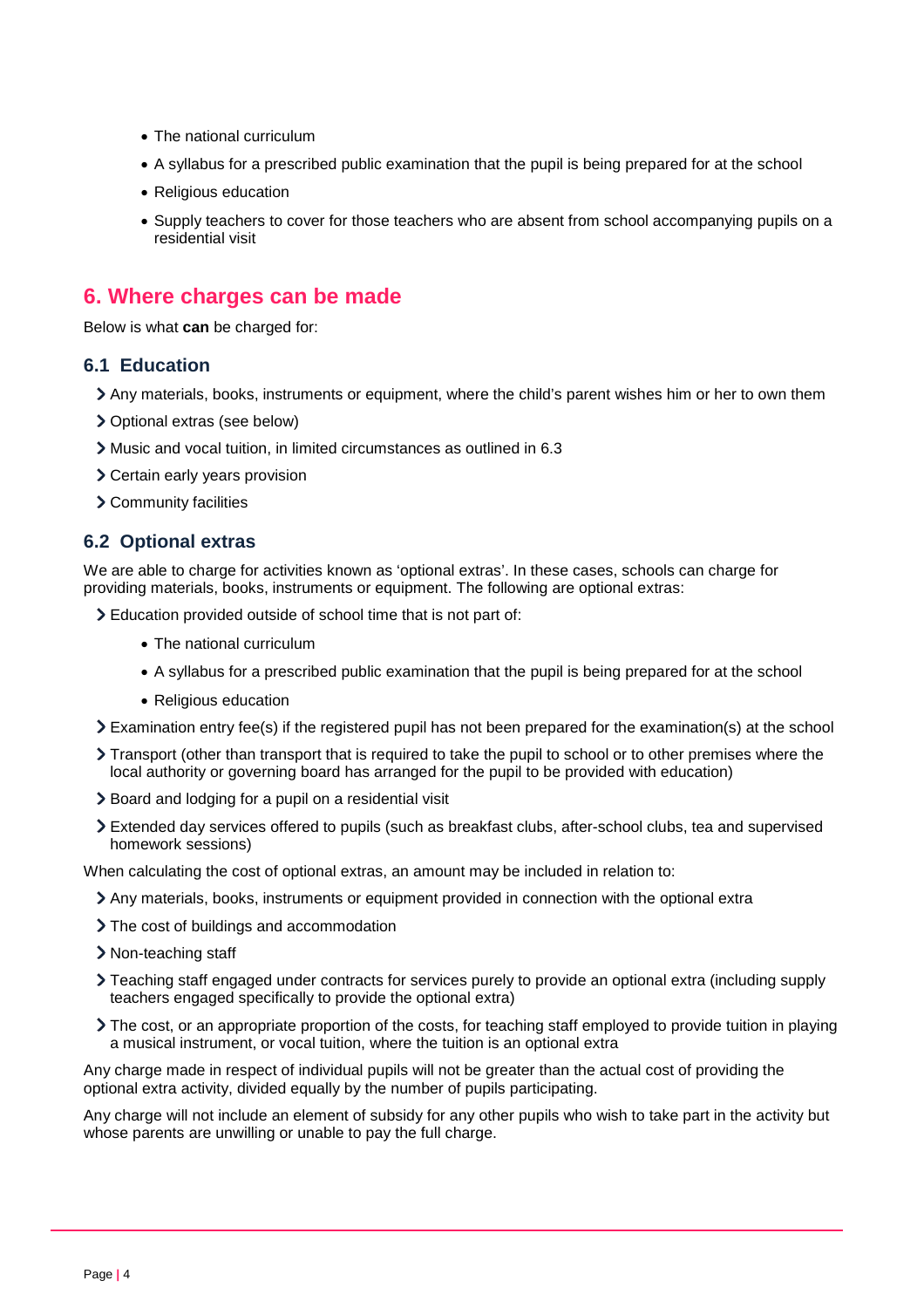In cases where a small proportion of the activity takes place during school hours, the charge cannot include the cost of alternative provision for those pupils who do not wish to participate.

Parental agreement is necessary for the provision of an optional extra which is to be charged for.

#### **6.3 Music tuition**

The school may charge:

For teaching requested by parents and delivered by specialist tutors given to either an individual pupil or groups of any appropriate size (provided that the size of the group is based on sound pedagogical principles) to play a musical instrument or to sing.

The cost of these lessons may depend on the size and duration of the class as well as the type of instrument.

Charges may not exceed the cost of the provision, including the cost of the staff giving the tuition.

#### **Charges cannot be made:**

- $\geq$  If the teaching is an essential part of the national curriculum or a public examination syllabus being followed by the pupil(s)
- If the teaching is provided under the first access to the Key Stage 2 instrumental and vocal tuition programme
- For a pupil who is looked after by a local authority

#### **6.4 Residential visits**

We can charge for board and lodging on residential visits, but the charge must not exceed the actual cost.

### <span id="page-4-0"></span>**7. Voluntary contributions**

As an exception to the requirements set out in section 5 of this policy, the school is able to ask for voluntary contributions from parents to fund activities during school hours which would not otherwise be possible.

Some activities for which the school may ask parents for voluntary contributions include:

- > School trips
- Some school projects such as Art, Design and Technology, Creative Technology

#### **There is no obligation for parents to make any contribution, and no child will be excluded from an activity if their parents are unwilling or unable to pay**.

If the school is unable to raise enough funds for an activity or visit then it may be cancelled.

#### <span id="page-4-1"></span>**8. Activities we charge for**

The school will charge for the following activities:

- Residential Trips and activities
- After school clubs run by outside organisation where a fee is payable

For regular activities, the charges for each activity will be determined by the governing board and reviewed each year. Parents will be informed of the charges for the coming year.